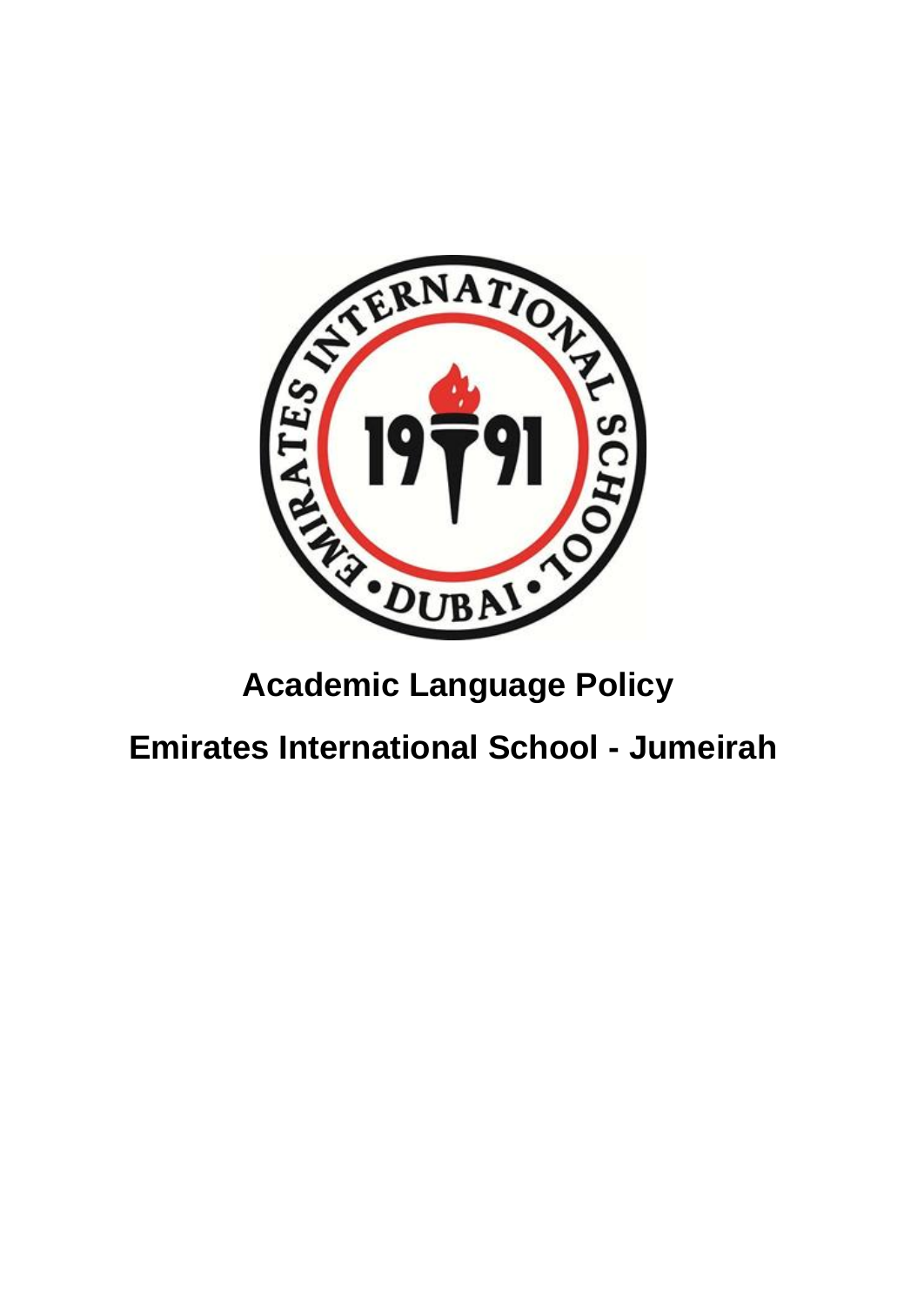# **EIS – JUMEIRAH LANGUAGE POLICY**

### **LANGUAGE PHILOSOPHY**

All EIS – Jumeirah students are expected to become effective **communicators**, who are able to understand and express ideas and information confidently and creatively in more than one language. The language of instruction for Emirates International School-Jumeirah (EIS-J) is English and it is the aim of the school that all students are able to work successfully in this language. English is the language of communication used in the school and outside the classroom, on documentation with external examination boards and in letters to parents. British conventions are used in school documents and correspondence.

As Arabic is the official language of the UAE, all students study Arabic language from KG 1 through to Year 9 as per the Ministry of Education regulations. Students registered at the school with an Arab passport are required to follow the Ministry of Education Arabic curriculum and are required to pass the Ministry of Education assessments up until the end of Year 12. Legal requirements of the UAE government require some, but not all, documentation to the Ministry of Education to be completed in Arabic. This job is done by a Ministry Liaison Officer. Documentation for immigration and Yearresidency purposes must often be done in Arabic and is completed by the HR Department.

As an international school, the knowledge of different languages other than English or one's mother tongue is considered imperative and students are required to study at least one language other than English during each year they study at EIS-J. In addition to English and Arabic, French and Spanish are also offered in the High School and French is offered from Year 5 onwards. This implies aiming not only at linguistic competence but also at an understanding of the target culture. Learning about other cultures helps the students to understand the world better but also to develop a strong sense of their own identity and culture. They learn self-confidence and to have an open, critical and creative view which develops the ability to communicate, understand, live and work with people from other countries and cultures.

#### **All teachers are considered to be language teachers as they need to make the language of their subject accessible to students.**

#### **LANGUAGE TEACHING**

#### **General:**

1. It is preferable that language teachers are native speakers. Thus, it is preferable English is taught by teachers whose first language is English and French and Spanish is taught by teachers whose first language is French or Spanish.

2. All language teachers must have an academic qualification in that language.

3. Language is felt to be very important in an international community such as Dubai and all students from Years KG1-13 study more than one language each year.

4. The acquisition of any language involves four skills: listening, reading, writing and speaking. All four areas are stressed in language programmes at all levels at EIS-J.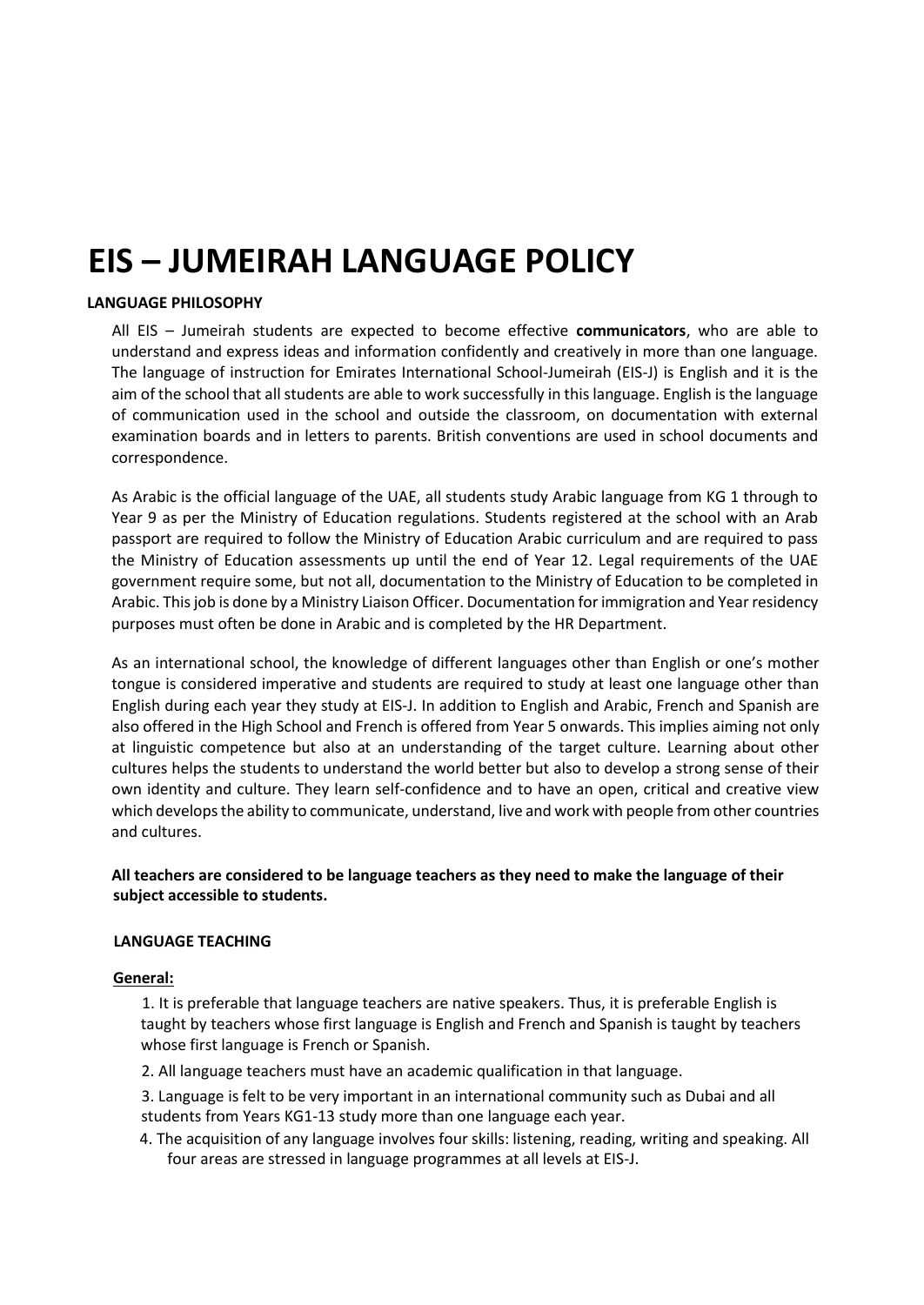## **LANGUAGE PATHWAYS**

#### **IB MYP Years 6-10:**

Students are all required to study English, Arabic and French or Spanish in Years 6-8 unless there are extenuating circumstances, such as diagnosed and documented Learning Need or if a family has elected to opt for additional English language support for EAL students. In Year 9 and 10, Arab passport holders continue to study Arabic as per Ministry directives and non-Arabic passport holders may choose between Spanish and French depending on which language they have studied since Year 6.

#### MYP CERTIFICATION

As per the IB regulations, we are required to provide sustained language teaching in at least two languages for the year of the MYP. In order to gain MYP Certification, all students must study a minimum of:

- ∙ One language and literature course and language acquisition course (Lang. Acquisition is French and Spanish only), or
- ∙ Two language and literature courses, or
- ∙ Two language and literature courses and one language acquisition course.

(*Languages and Learning in the IB, August 2012)* .

#### 1. **English:**

- ∙ All students are required to take **at least** 4 periods of English language instruction each week.
- ∙ A Language Acquisition English programme exists for students who are weak in English language skills. They follow the same course of study as other MYP students with modified use of language. Please note that all students are expected to be phased out of Language Acquisition English into a Language and Literature course after a year of support. Language Acquisition English is a support program, not the long-term pathway to English proficiency.
- ∙ English competency is a requirement for entry in EIS Jumeirah. For students entering the school with little English language background, the following courses of action are taken:
	- 1. Students are entered into the Language acquisition programme until they are able to move to a Language and Literature English course. They are evaluated yearly. Students may also be asked to follow English language development on Linguascope, under the supervision of a qualified staff member.
	- 2. Parents are requested at the time of acceptance to EIS-J to provide private intensive tuition in English during holidays and outside school hours.
	- 3. It is the expectation that all EIS Jumeirah students move into Language and Literature English very quickly as Language Acquisition English is considered at most a one-year support program in most cases.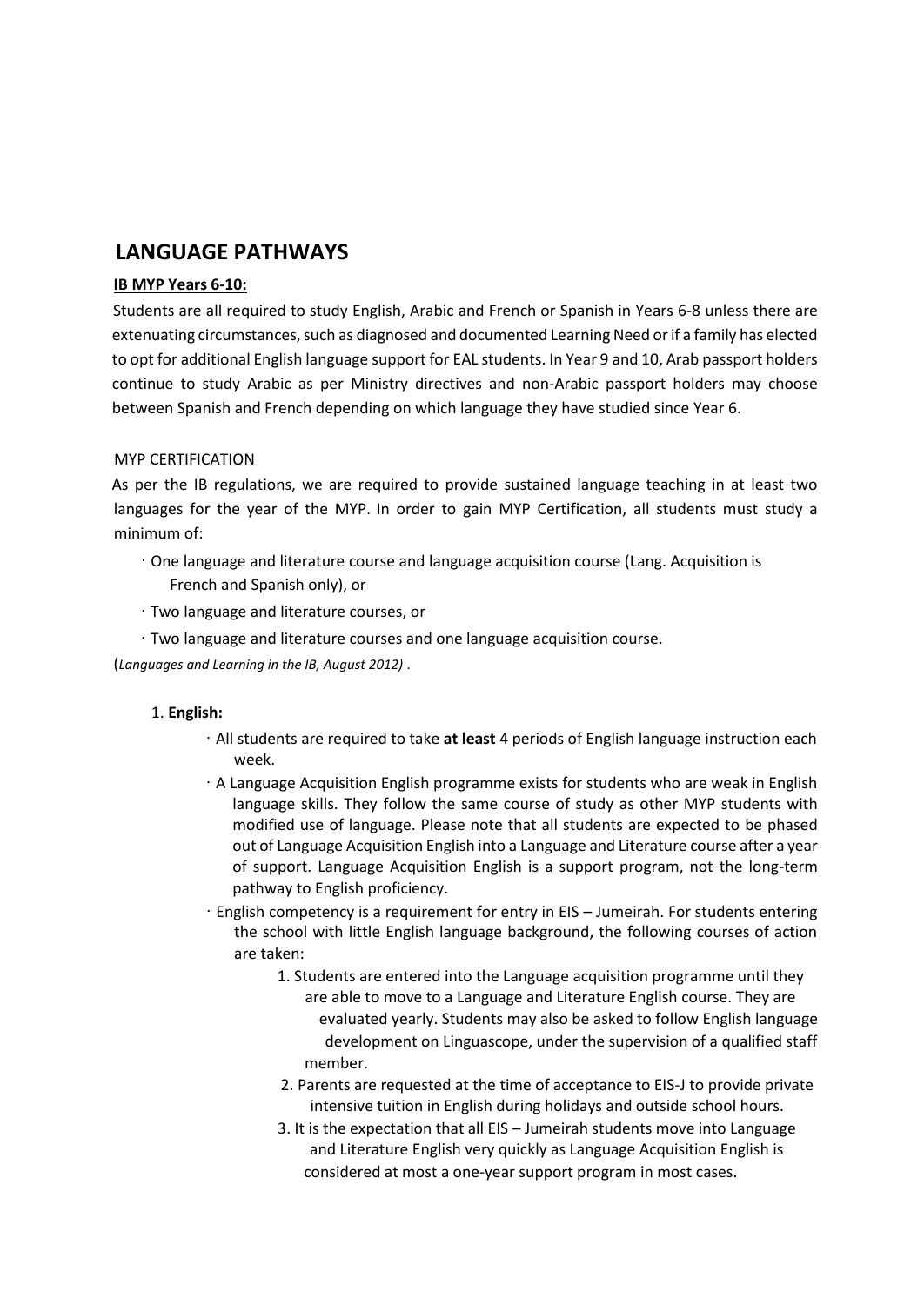- **2. Language A (Language and Literature) and Language Acquisition Arabic:** ∙ All students are required to study Arabic as per the Ministry of Education guidelines up until the end of Year 9.
	- ∙ The Arabic language and literature programme is for all students who are registered at the school with an Arab passport. Students are taught classical Arabic according to the Ministry of Education curriculum and requirements.
	- ∙ Students receive a minimum of 3 periods of instruction per week. In addition, and to meet the requirements of the MYP Curriculum, students also study Arabic Literature. ∙
		- Arabic language acquisition students follow a course in Arabic as a foreign language (language acquisition) which aims to enable them to communicate effectively. The programme meets the needs of both students who have had little or no previous experience of learning the Arabic language as well as those who have studied the subject in primary school. Students receive 3 periods of Arabic classes per week. IB MYP Assessment Criteria for Language Acquisition are used. Arabic Language Acquisition is only open to students registered at the school with a non-Arab passport.

#### **3. Language Acquisition French and Spanish:**

- ∙ All students are required to take 2 periods of French or Spanish each week in Years 6- 8.
- ∙ Non-Arabic passport holders may opt to continue with French or Spanish in Years 9 and 10 for 3 periods a week.
- ∙ French and Spanish are taught in two phases; Emergent and Capable. Students are placed into levels by the LAD Department after students are observed and assessed.

#### **Other:**

- *a. DELF Examination*: The French teachers prepare the students for the external DELF examination. The DELF examination is organized by the French Ministry of Education. It is the official French proficiency exam.
	- *b. DELE* Examination: We offer all of our Spanish students the opportunity to sit for the Spanish Language proficiency examination sponsored by Instituto Cervantes.

#### **Diploma Programme: Years 11-12:**

All students in Years 11-12 follow the IBDP and are thus required to take two languages, (Studies in Language and Literature or Literature and Language Acquisition). IB DP language courses are taught over 4 periods per week at all levels.

1. Group 1: Studies in English Language and Literature or Literature (HL or SL). 2. Group 2 subjects: French B, Arabic A and B, French *Ab initio*, Arabic *Ab initio*, Spanish *Ab initio. Note that subjects offered are based on student demand.* 

3. *Ab Initio courses at the DP level will be for students with "little or no experience of the target*